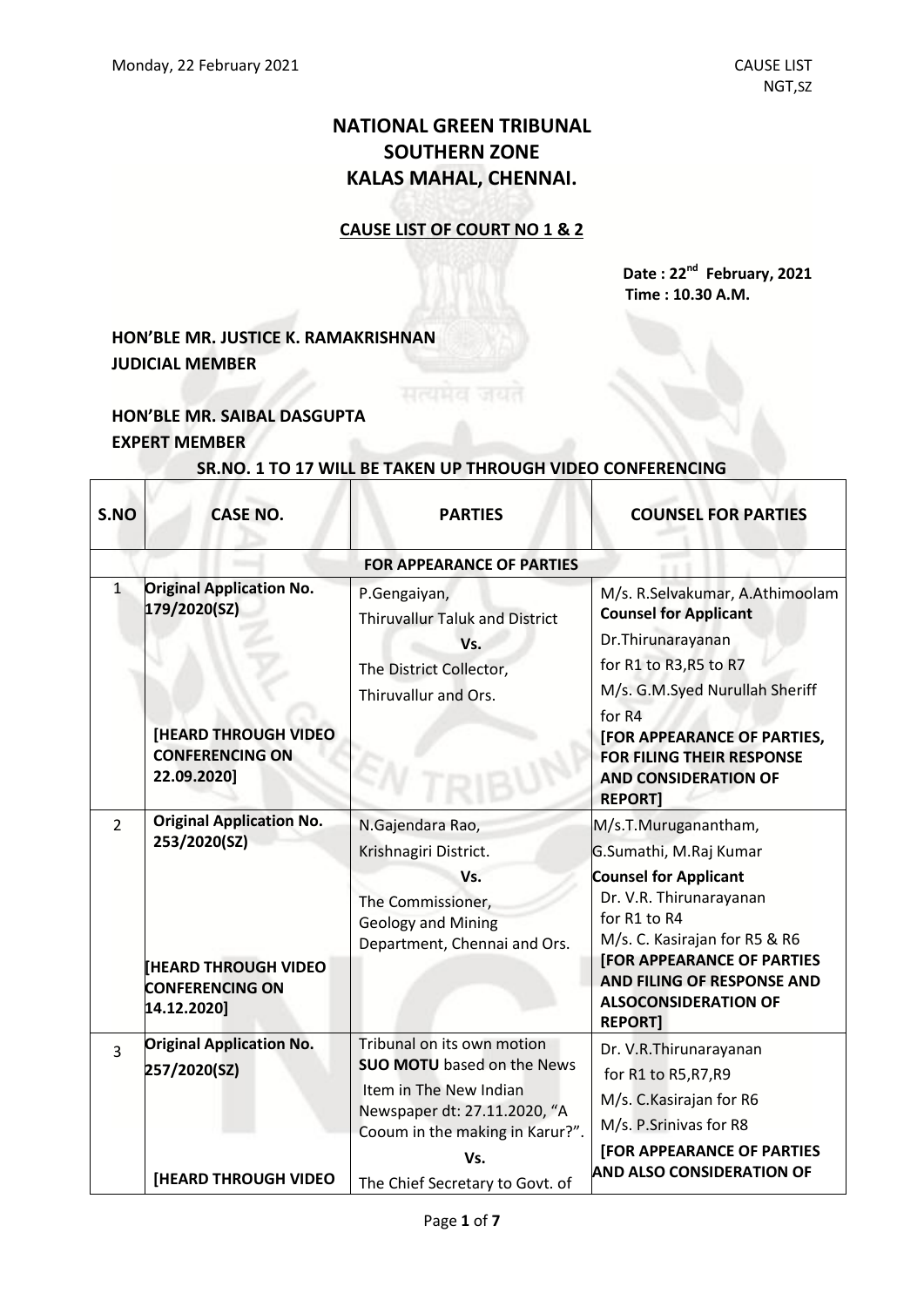|                | <b>CONFERENCING ON</b>                                                                                                                 | Tamil Nadu, Chennai and Ors.                                                                                                                                                                                                                                                                                                                           | <b>REPORT]</b>                                                                                                                                                                                                                                                 |
|----------------|----------------------------------------------------------------------------------------------------------------------------------------|--------------------------------------------------------------------------------------------------------------------------------------------------------------------------------------------------------------------------------------------------------------------------------------------------------------------------------------------------------|----------------------------------------------------------------------------------------------------------------------------------------------------------------------------------------------------------------------------------------------------------------|
| 4              | 15.12.2020]<br><b>Original Application No.</b><br>264/2020(SZ)<br><b>[HEARD THROUGH VIDEO</b><br><b>CONFERENCING ON</b><br>22.12.2020] | Tribunal on its own motion<br><b>SUO MOTU</b> based on the News<br>Item in The Hindhu E-Paper<br>Chennai Editon dt: 30.11.2020,<br>"Days after rain, water<br>stagnation continues to plague<br>many areas of Chennai".<br>Vs.<br>The Principal Secretary to<br>Government of Tamil Nadu,<br><b>Health and Welfare</b><br>Department, Chennai and ors. | Dr. V.R. Thirunarayanan<br>for R1 to R4, R6, R7 to R10<br>M/s. C. Kasirajan for R5<br>M/s. A.Arokiaraj for R6<br>M/s. P.T.Ramadevi for R11<br>M/s. G.Janakiraman for R12<br><b>[FOR APPEARANCE OF PARTIES</b><br>AND ALSO CONSIDERATION OF<br><b>REPORT]</b>   |
|                |                                                                                                                                        | FOR COMPLETION OF PLEADINGS                                                                                                                                                                                                                                                                                                                            |                                                                                                                                                                                                                                                                |
| 5              | Appeal.No.11/2020(SZ)<br><b>[HEARD THROUGH VIDEO</b><br><b>CONFERENCING ON</b><br>15.06.2020,22.07.2020,<br>14.08.2020]                | K.Saravanan<br>Vs.<br>The Tamil Nadu Polymer<br>Industries Park Ltd &anr.                                                                                                                                                                                                                                                                              | M/s. A.Yogeshwaran<br><b>Counsel for Appellant</b><br>M/s. Ramesh Venkatachalapathy<br>for R1<br>M/s. G.M.SyedNurullah Sheriff<br>for R2<br>[FOR COMPLETION OF PLEADINGS]                                                                                      |
| 6              | <b>Original Application No.</b><br>157/2020(SZ)<br><b>[HEARD THROUGH VIDEO</b><br><b>CONFERENCING ON</b><br>24.08.2020]                | People for Cattle in India(PFCI)<br>Vs.<br><b>Additional Principal Chief</b><br><b>Conservator of Forests,</b><br>Coimbatore and Ors.                                                                                                                                                                                                                  | M/s. KNS Law Chambers<br>Kaushik N Sharama,<br>J.Jeya Sabaree Eswaran, Prakash<br>Venkataramani, Ramalingam,<br>P.Poornima<br><b>Counsel for Applicant</b><br>Dr.V.R.Thirunarayanan<br>for R1 to R3, R6, R7<br>[FOR COMPLETION OF<br><b>PLEADINGS AND ALSO</b> |
|                |                                                                                                                                        |                                                                                                                                                                                                                                                                                                                                                        | <b>SUBMISSION OF THE REPORT]</b>                                                                                                                                                                                                                               |
|                |                                                                                                                                        | <b>FOR REPORT</b>                                                                                                                                                                                                                                                                                                                                      |                                                                                                                                                                                                                                                                |
| $\overline{7}$ | <b>Original Application No.</b><br>33/2016(SZ)                                                                                         | Vakkanti Koteshwar rao<br>Vs.<br>Union of India and Ors.                                                                                                                                                                                                                                                                                               | M/s. StanlyHebzon Singh<br><b>Counsel for Applicant</b><br>M/s. M.Sumathi for R1<br>M/s. H. Yasmeen Ali<br>for R2, R3, R5, R6, R9                                                                                                                              |
|                | <b>HEARD THROUGH VIDEO</b><br><b>CONFERENCING ON</b>                                                                                   |                                                                                                                                                                                                                                                                                                                                                        | Mr. T.Sai Krishnan for R4 & R7                                                                                                                                                                                                                                 |
|                | 22.05.2020,19.08.2020,                                                                                                                 |                                                                                                                                                                                                                                                                                                                                                        | M/s. Narayanasamy for R8                                                                                                                                                                                                                                       |
|                | 06.11.2020,11.01.2021]                                                                                                                 |                                                                                                                                                                                                                                                                                                                                                        | [FOR CONSIDERATION OF<br><b>FURTHER REPORT]</b>                                                                                                                                                                                                                |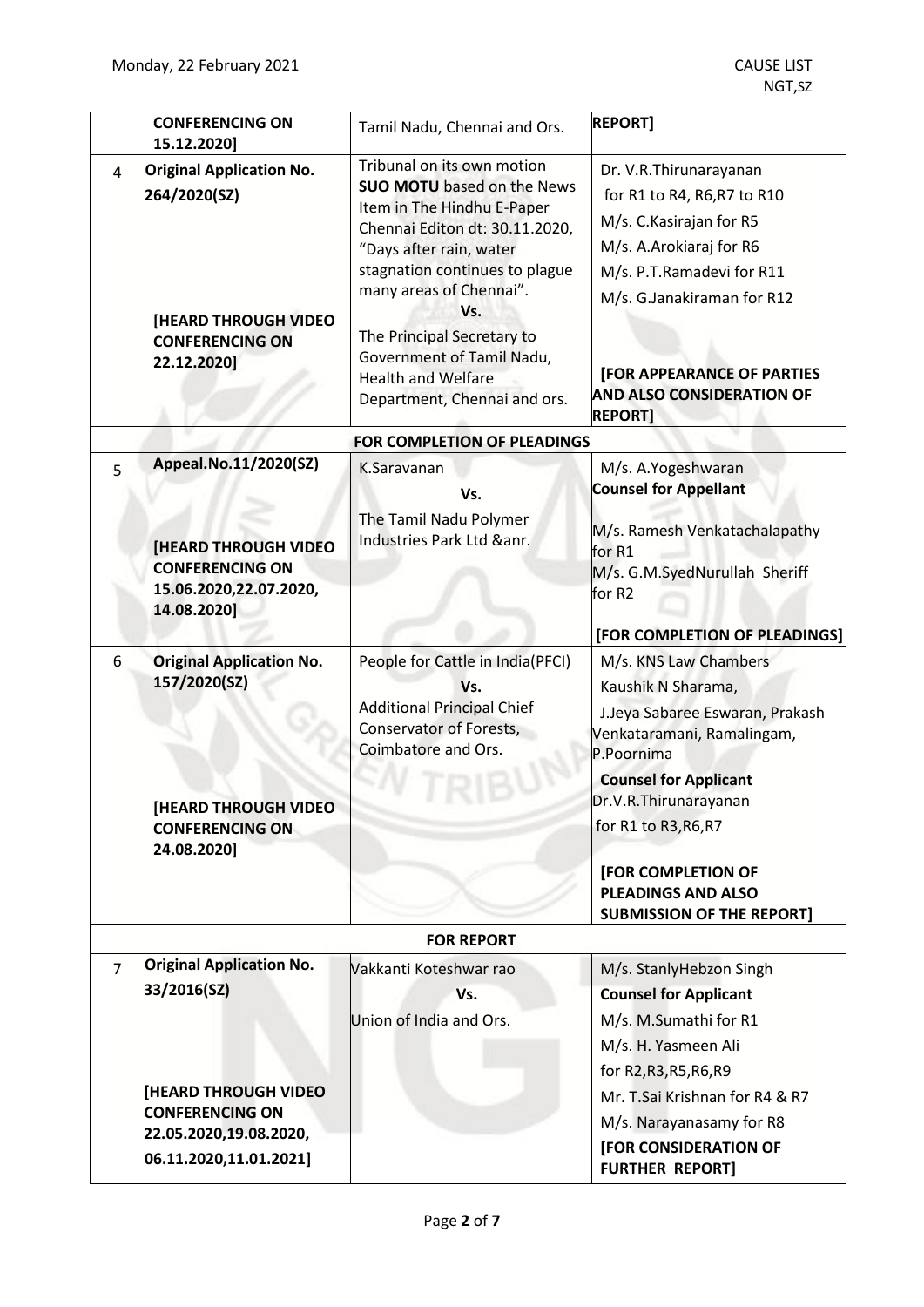| 8  | <b>Original Application No.</b>                                 | Meenava Thanthai                                     | M/s. K. Mageshwaran                              |
|----|-----------------------------------------------------------------|------------------------------------------------------|--------------------------------------------------|
|    | 225/2016(SZ)                                                    | K.R.Selvaraj Kumar                                   | <b>Counsel for Applicant</b>                     |
|    |                                                                 | Meenava Nala Sangam,                                 | Dr. Thirunarayanan                               |
|    |                                                                 | Vs.                                                  | for R1 to R5, R7                                 |
|    |                                                                 | The Chief Secretary,                                 | M/s. C. Kasirajan for R6 & R8                    |
|    |                                                                 | Government of Tamil Nadu,                            | M/s. R.Parthasarathy,                            |
|    | <b>[HEARD THROUGH VIDEO</b>                                     | Chennai and ors.                                     | Rahul Balaji for R10                             |
|    | <b>CONFERENCING ON</b><br>29.09.2020,11.11.2020,<br>12.01.2021] |                                                      | [ FOR CONSIDERATION OF<br><b>FURTHER REPORT]</b> |
|    |                                                                 |                                                      |                                                  |
| 9  | M.A.No.49/2017(SZ)                                              | S.Vadivel                                            | M/s.A.Yogeshwaran                                |
|    | IN                                                              | Vs.                                                  | <b>Counsel for Applicant</b>                     |
|    | <b>Original Application</b>                                     | Veeramuthukumar,                                     |                                                  |
|    | No.217/2015(SZ)                                                 | Ariyalur District.                                   | Dr.V.R.Thirunarayanan<br>for R1 to R3            |
|    | <b>(Original Application</b>                                    |                                                      | M/s. P.Srinivas for R4                           |
|    | Disposed on 04/05/16)                                           |                                                      | M/s. C. Kasirajan for R7                         |
|    | <b>HEARD THROUGH VIDEO</b>                                      |                                                      |                                                  |
|    | <b>CONFERENCING ON</b>                                          |                                                      | [FOR CONSIDERATION OF                            |
|    | 04.08.2020,22.09.2020,                                          |                                                      | <b>REPORT]</b>                                   |
|    | 06.11.2020,21.12.2020,<br>21.01.2021,16.02.2021,<br>18.02.2021] |                                                      |                                                  |
| 10 | <b>Original Application No.</b>                                 | M.Gobineelan                                         | M/s R.Senthil Kumar                              |
|    | 155/2017(SZ)                                                    | Vs.                                                  | <b>Counsel for Applicant</b>                     |
|    |                                                                 | The Secretary to the Government,                     | M/s. S.N. Parthasarathi for                      |
|    |                                                                 | Department of Environment                            | R1, R2, R3, R6, R7                               |
|    |                                                                 | and Forest,                                          | M/s. C. Kasirajan for R4                         |
|    | <b>[ADJOURNED THROUGH</b>                                       | Chennai and ors.                                     | M/s. Ramachandra Moorthy                         |
|    | <b>VIDEO CONFERENCING ON</b>                                    |                                                      | for R5                                           |
|    | 14.07.2020]                                                     |                                                      | M/s. S.R.Sundaram for R8                         |
|    |                                                                 |                                                      | M/s. Abdul Saleem &                              |
|    | [HEARD THROUGH VIDEO                                            |                                                      | S.Saravanan for R9                               |
|    | <b>CONFERENCING ON</b>                                          |                                                      | M/s. S. Vijayakumar R10                          |
|    | 19.08.2020,18.11.2020]                                          |                                                      |                                                  |
|    |                                                                 |                                                      | <b>[FOR CONSIDERATION OF</b><br><b>REPORT]</b>   |
| 11 | <b>Original Application No.</b>                                 | Bhoja Shetty and another                             | M/s. Ranjan Shetty                               |
|    | 204/2017(SZ)                                                    | Vs.                                                  | <b>Counsel for Applicant</b>                     |
|    |                                                                 | The Deputy Commissioner /                            |                                                  |
|    |                                                                 | Chairman,                                            | M/s. Darpan.K.M for R1 to R3                     |
|    |                                                                 | <b>District Stone Crushers Licensing</b>             | M/s. T.S.Gopalan for R4                          |
|    | <b>[HEARD THROUGH VIDEO</b><br><b>CONFERENCING ON</b>           | and Regulation Authority,                            | <b>[FOR CONSIDERATION OF</b>                     |
|    | 05.06.2020]                                                     | Office of the Deputy<br>Commissioner, Udupi and Ors. | <b>REPORT]</b>                                   |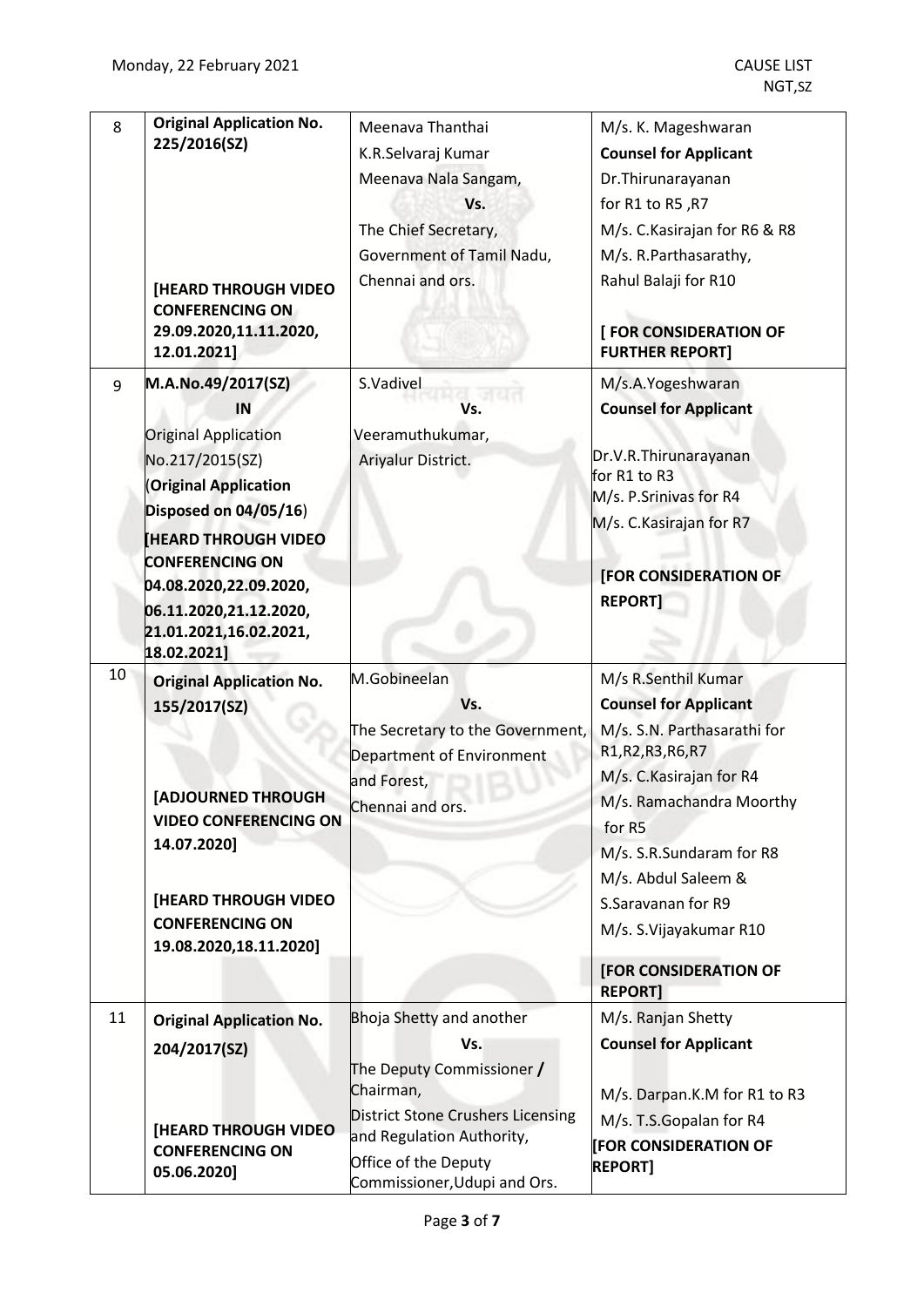| 12 | <b>Original Application No.</b><br>16/2019(SZ)                                                                                    | K. Gemini<br>Vs.                                                                                                                                                                                                                                    | M/s. T. Sai Krishnan<br><b>Counsel for Applicant</b>                                                                             |
|----|-----------------------------------------------------------------------------------------------------------------------------------|-----------------------------------------------------------------------------------------------------------------------------------------------------------------------------------------------------------------------------------------------------|----------------------------------------------------------------------------------------------------------------------------------|
|    |                                                                                                                                   | Union of India & Ors.                                                                                                                                                                                                                               | M/s. G.M.SyedNurullah Sheriff<br>for R1                                                                                          |
|    |                                                                                                                                   |                                                                                                                                                                                                                                                     | Dr.V.R.Thirunarayanan                                                                                                            |
|    | <b>[HEARD THROUGH VIDEO</b><br><b>CONFERENCING ON</b><br>01.06.2020,21.08.2020,<br>06.10.2020]                                    |                                                                                                                                                                                                                                                     | for R <sub>2</sub><br>M/s. C. Kasirajan for R3<br>M/s. T. Ravichandran for R4                                                    |
|    |                                                                                                                                   |                                                                                                                                                                                                                                                     | <b>[FOR CONSIDERATION OF FURTHER]</b><br><b>REPORT1</b>                                                                          |
| 13 | <b>Original Application No.</b><br>17/2020(SZ)<br><b>[HEARD THROUGH VIDEO</b><br><b>CONFERENCING ON</b><br>24.06.2020,20.01.2021] | Tribunal on its own motion<br><b>SUO MOTU</b> based on the News<br>Item in The New Indian<br>Express, Chennai edition dt:<br>23.01.2020, "City Lakes filled<br>with Sewage and Garbage".<br>Vs.<br>The District Collector,<br>Chengalpattu and Ors. | Dr.V.R.Thirunarayanan<br>for R1, R4, R5<br>M/s. C. Kasirajan for R2, R3<br>[FOR CONSIDERATION OF<br><b>REPORT1</b>               |
| 14 | <b>Original Application No.</b>                                                                                                   | Tribunal on its own motion                                                                                                                                                                                                                          |                                                                                                                                  |
|    | 41/2020(SZ)<br><b>HEARD THROUGH VIDEO</b>                                                                                         | <b>SUO MOTU</b> based on the News<br>Item in The Times of India,<br>Chennai edition dt: 17.02.2020,<br>"Choking Waterways"                                                                                                                          | Dr.V.R.Thirunarayanan<br>for R1, R4, R5<br>M/s. C. Kasirajan for R2                                                              |
|    | <b>CONFERENCING ON</b><br>09.09.2020.17.11.2020,<br>05.01.2021]                                                                   | Vs.<br>The District Collector,<br>Chennai District and Ors.                                                                                                                                                                                         | <b>[FOR CONSIDERATION OF</b><br><b>REPORT]</b>                                                                                   |
| 15 | <b>Original Application No.</b><br>162/2020(SZ)                                                                                   | Tribunal on its own motion<br><b>SUO MOTU</b> based on the News<br>Item in India Today Web Portal<br>dt: 21.08.2020, "Several<br>hospitalised after ammonia gas<br>leakage at dairy unit in                                                         | M/s. M.Sumathi for R1<br>M/s. Madhuri Donti Reddy<br>for R2 to R5, R7, R8<br>M/s. T.N.C. Kaushik for R6<br>M/s. Surana & Surana, |
|    | <b>[HEARD THROUGH VIDEO</b><br><b>CONFERENCING ON</b><br>01.09.2020,04.11.2020]                                                   | Andhra Pradesh's Chitoor".<br>Vs.<br>Union of India and Ors.                                                                                                                                                                                        | Kalyan Jhabakh for R9<br>[FOR CONSIDERATION OF<br><b>FURTHER REPORT AND</b>                                                      |
| 16 | <b>Original Application No.</b>                                                                                                   | Tribunal on its ownmotion-                                                                                                                                                                                                                          | <b>COMPLETION OF PLEADINGS]</b><br>Dr.V.R.Thirunarayanan                                                                         |
|    | 168/2020(SZ)                                                                                                                      | <b>SUO MOTU</b> based on the News<br>item in Indian Express<br>Newspaper, Chennai edition<br>dated 25.08.2020, "Sewage<br>discharge into open SWDs irks<br>Porur residents".                                                                        | for R1 to R4, R6<br>M/s. C. Kasirajan for R5<br>M/s. P.T.Ramadevi for R7                                                         |
|    | [HEARD THROUGH VIDEO<br><b>CONFERENCING ON</b>                                                                                    | Vs.<br>The Principal Secretary to                                                                                                                                                                                                                   | [FOR CONSIDERATION OF                                                                                                            |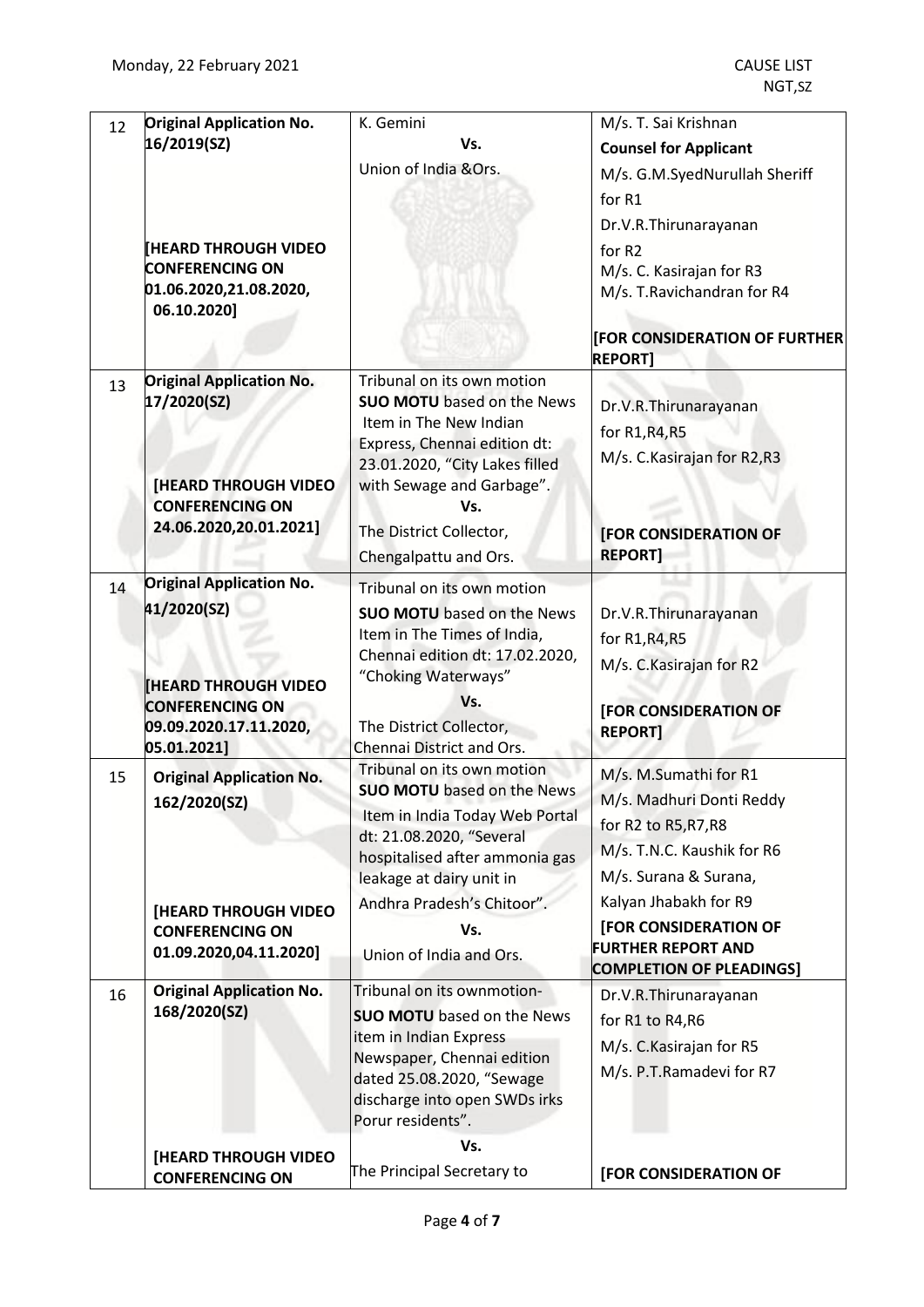|    | 07.09.2020,27.10.2020,                           | Government, Public Works                           | <b>FURTHER REPORT]</b>                  |
|----|--------------------------------------------------|----------------------------------------------------|-----------------------------------------|
|    | 13.01.2021]                                      | Department, Chennai and Ors.<br><b>FOR HEARING</b> |                                         |
|    |                                                  |                                                    |                                         |
| 17 | <b>Original Application No.</b><br>240/2017(SZ)  | S.P.Muthuraman                                     | M/s. S.MuthuVairam                      |
|    |                                                  | Vs.                                                | <b>Counsel for Applicant</b>            |
|    |                                                  | The Secretary,                                     | Dr. Thirunarayanan for R1               |
|    | <b>[HEARD THROUGH VIDEO</b>                      | <b>Environment and Forest</b>                      | M/s. C. Kasirajan for R2, R3, R4        |
|    | <b>CONFERENCING ON</b><br>21.07.2020,21.09.2020, | Department,                                        | M/s. AL.Ganthimathi for R5              |
|    | 05.11.2020,04.02.2021]                           | Government of Tamil Nadu,                          | [HEARING]                               |
|    |                                                  | Chennai and ors.                                   |                                         |
|    |                                                  | <b>SR.NO.18 WILL BE TAKEN UP ON 18.03.2021</b>     |                                         |
| 18 | <b>Original Application No.</b>                  | Y. Sam                                             | Mr.Y. Sam                               |
|    | 272/2017(SZ)                                     | Vs.                                                | (Party in person)                       |
|    |                                                  | District Collector,                                | M/s. E.K.Kumaresan                      |
|    | <b>[HEARD THROUGH VIDEO</b>                      | Trivandrum and Ors.                                | for R1, R2, R3, R6, R7, R8              |
|    | <b>CONFERENCING ON</b>                           |                                                    | M/s. Kamachi.D,<br>Kamaladevi for R4,R5 |
|    | 22.06.2020,13.08.2020]                           |                                                    |                                         |
|    |                                                  |                                                    | [FOR CONSIDERATION OF REPORT]           |
|    |                                                  | SR.NO.19 & 20 WILL BE TAKEN UP ON 15.03.2021       |                                         |
| 19 | <b>Original Application No.</b>                  | Kishore Kumar & Anr.                               | Mr. KarunakarMahalik                    |
|    | 27/2019(SZ)                                      | Vs.                                                | <b>Counsel for Applicant</b>            |
|    | &<br>I.A. No.29 & 30/2019(SZ)                    | Union of India and Ors.                            | M/s. G.M.SyedNurullah Sheriff           |
|    |                                                  |                                                    | for R1                                  |
|    |                                                  |                                                    | M/s. Vasanth.H.K for R3,R4              |
|    | <b>[HEARD THROUGH VIDEO</b>                      |                                                    | M/s. Darpan for R2,R5                   |
|    | <b>CONFERENCING ON</b>                           |                                                    | M/s. M.T.Jagan Mohan for R6,R8          |
|    | 17.07.2020,25.08.2020,                           |                                                    | M/s. M.V.V.Ramana for R10               |
|    | 05.10.2020]                                      |                                                    | M/s. T.K.Bhaskar for R11                |
|    | <b>WITH</b>                                      |                                                    | M/s. M.R.Gokul Krishnan for R13         |
|    |                                                  |                                                    | <b>FOR CONSIDERATION OF FURTHER</b>     |
|    |                                                  |                                                    | <b>REPORT]</b>                          |
| 20 | Appeal. No. 05/2020(SZ)                          | M/s. Yashaswi Fish meal and oil                    | M/s.T.K.Bhaskar                         |
|    | &                                                | Company                                            | <b>Counsel for Appellant</b>            |
|    | I.A No. 83 & 84/2020(SZ)                         | Vs.                                                | M/s. Vasanth.H.K for R2,R3              |
|    | <b>[HEARD THROUGH VIDEO</b>                      | Union of India and Ors.                            | M/s. Darpan K.M for R4                  |
|    | <b>CONFERENCING ON</b>                           |                                                    | M/s. K.N.Praveen Kumar                  |
|    | 17.07.2020,25.08.2020,                           |                                                    | for R5 to R8/COUNSEL FOR IA             |
|    | 05.10.2020]                                      |                                                    | [FOR COMPLETION OF PLEADINGS]           |
|    |                                                  | SR.NO. 21 WILL BE TAKEN UP ON 19.03.2021           |                                         |
| 21 | <b>Original Application No.</b>                  | Tribunal on its own motion                         | Dr.V.R.Thirunarayanan                   |
|    | 244/2020(SZ)                                     | <b>SUO MOTU</b> based on the News                  | for R1 to R4, R8, R9                    |
|    |                                                  | Item in The Times of India                         | M/s. G.Janakiraman for R5               |
|    |                                                  | Newspaper, Chennai Edition                         | M/s. P.T.Ramadevi for R7                |
|    |                                                  | dt: 24.10.2020, " Over 3000                        | M/s. C. Kasirajan for R10               |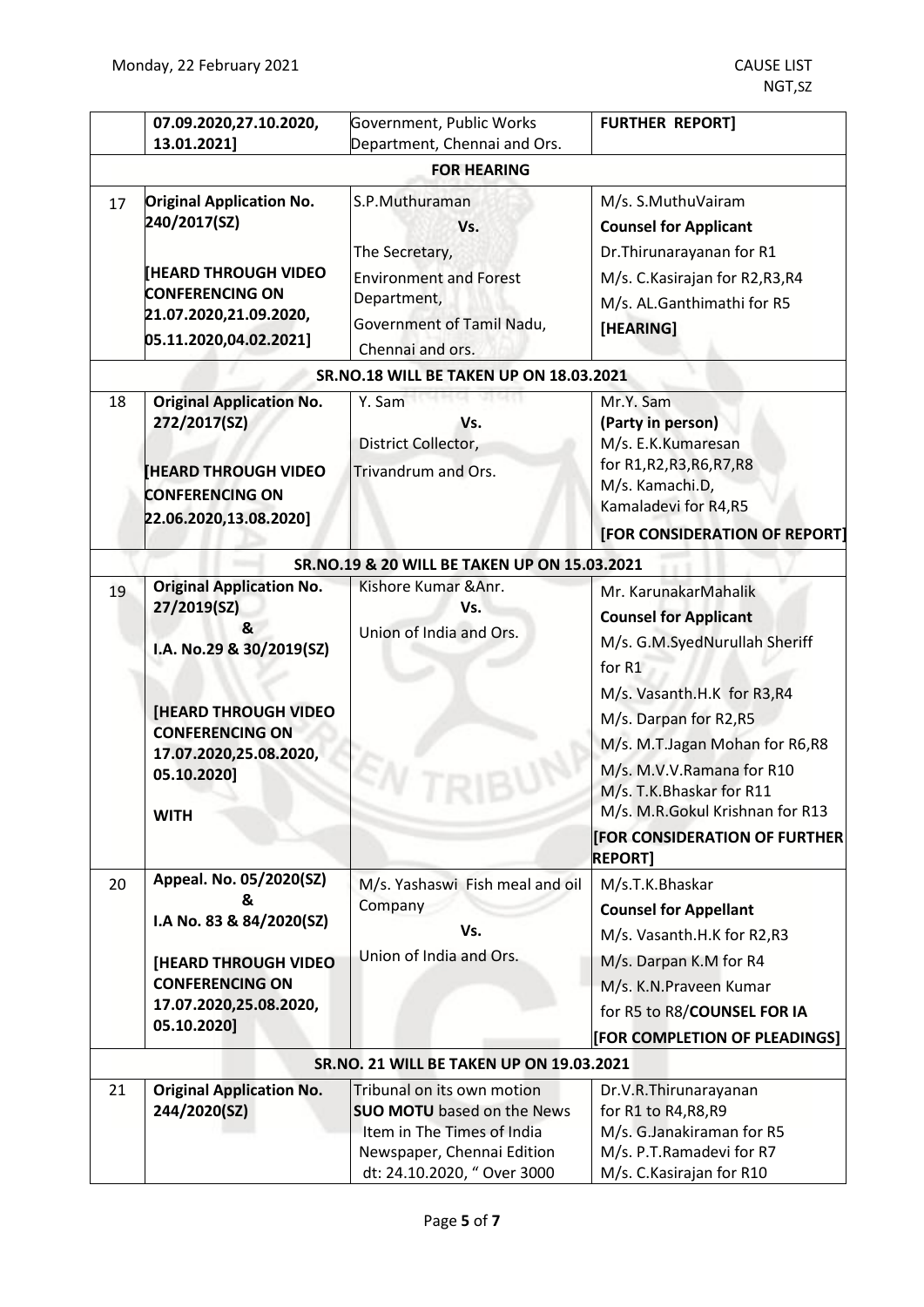|    | [HEARD THROUGH VIDEO<br><b>CONFERENCING ON</b><br>20.11.2020,12.01.2021]                                                                                                                                      | Encroachments found on<br>Kolathur Lake; Landuse Maps of<br>CMDA and Corporation show<br>200 Feet Road cuts across<br>Water Body".<br>Vs.<br>The Principal Secretary to<br>Government,<br>Public Works Department,<br>Chennai and Ors.<br><b>SR.NO. 22 WILL BE TAKEN UP ON 18.03.2021</b> | <b>[FOR CONSIDERATION OF</b><br><b>REPORTS AND ALSO FOR</b><br><b>COMPLETION OF PLEADINGS]</b>                                                              |
|----|---------------------------------------------------------------------------------------------------------------------------------------------------------------------------------------------------------------|-------------------------------------------------------------------------------------------------------------------------------------------------------------------------------------------------------------------------------------------------------------------------------------------|-------------------------------------------------------------------------------------------------------------------------------------------------------------|
| 22 | Appeal.No.14/2019(SZ)<br>&<br>I.A.No.19/2020(SZ)<br>(For Stay)<br>δ.<br>I.A.No.117/2020(SZ)<br><b>HEARD THROUGH VIDEO</b><br><b>CONFERENCING ON</b><br>17.06.2020,05.08.2020,<br>21.09.2020]                  | Kaiga Anuvidyut Sthawarad<br>and Ors.<br>Vs.<br>Nuclear Power Corporation of<br>India Ltd. (NPCIL) and Ors.                                                                                                                                                                               | M/s. Javedur Rahman<br><b>Counsel for Appellent</b><br>M/s.Ramasubramaniam<br>Associates for R1<br>M/s. Me.Saraswathy for R2<br>[HEARING]                   |
|    |                                                                                                                                                                                                               | SR.NO. 23 TO 27 WILL BE TAKEN UP ON 25.03.2021                                                                                                                                                                                                                                            |                                                                                                                                                             |
| 23 | <b>Original Application No.</b><br>21/2020(SZ)<br>(Transferred W.P.No.13433<br>of 1996 from High Court,<br>Madras)<br><b>[ADJOURNED THROUGH</b><br><b>VIDEO CONFERENCING ON</b><br>14.07.2020]<br><b>WITH</b> | Vellore Citizens Welfare Forums,<br>Vellore<br>Vs.<br>Union of India and Ors.                                                                                                                                                                                                             | M/s. G.M.Syed Nurullah Sheriff<br>for R1<br>Dr.V.R.Thirunarayanan<br>for R2<br>M/s. C. Kasirajan for R3                                                     |
| 24 | <b>Original Application No.</b><br>22/2020(SZ)<br>&<br>M.A.No.173 & 174/2017<br>Transferred<br>W.P.M.P.No.11/2015 IN<br>W.P.No.39722 /2005 from<br>High Court, Madras)<br><b>WITH</b>                         | K.M.Santhanagopalan<br>(substituted as L.R. in the place<br>of the deceased petitioner as per<br>order dt:09.09.2014 in<br>W.P.M.P.No.187 of 2017)<br>Vs.<br>Union of India and Ors.                                                                                                      | M/s. M.S.Subramanian<br><b>Counsel for Applicant</b><br>M/s. Syed Nurullah Sheriff<br>for R1<br>Dr.V.R.Thirunarayanan<br>for R3<br>M/s. C. Kasirajan for R4 |
| 25 | <b>Original Application No.</b><br>23/2020(SZ)<br>Transferred W.P.No.24595<br>of 2005 from High Court,<br>Madras)<br><b>WITH</b>                                                                              | K.Narayanasamy, Tiruppur<br>Vs.<br>The Loss of Ecology,<br>Chennai and Ors.                                                                                                                                                                                                               | Dr.V.R.Thirunarayanan<br>for R2                                                                                                                             |